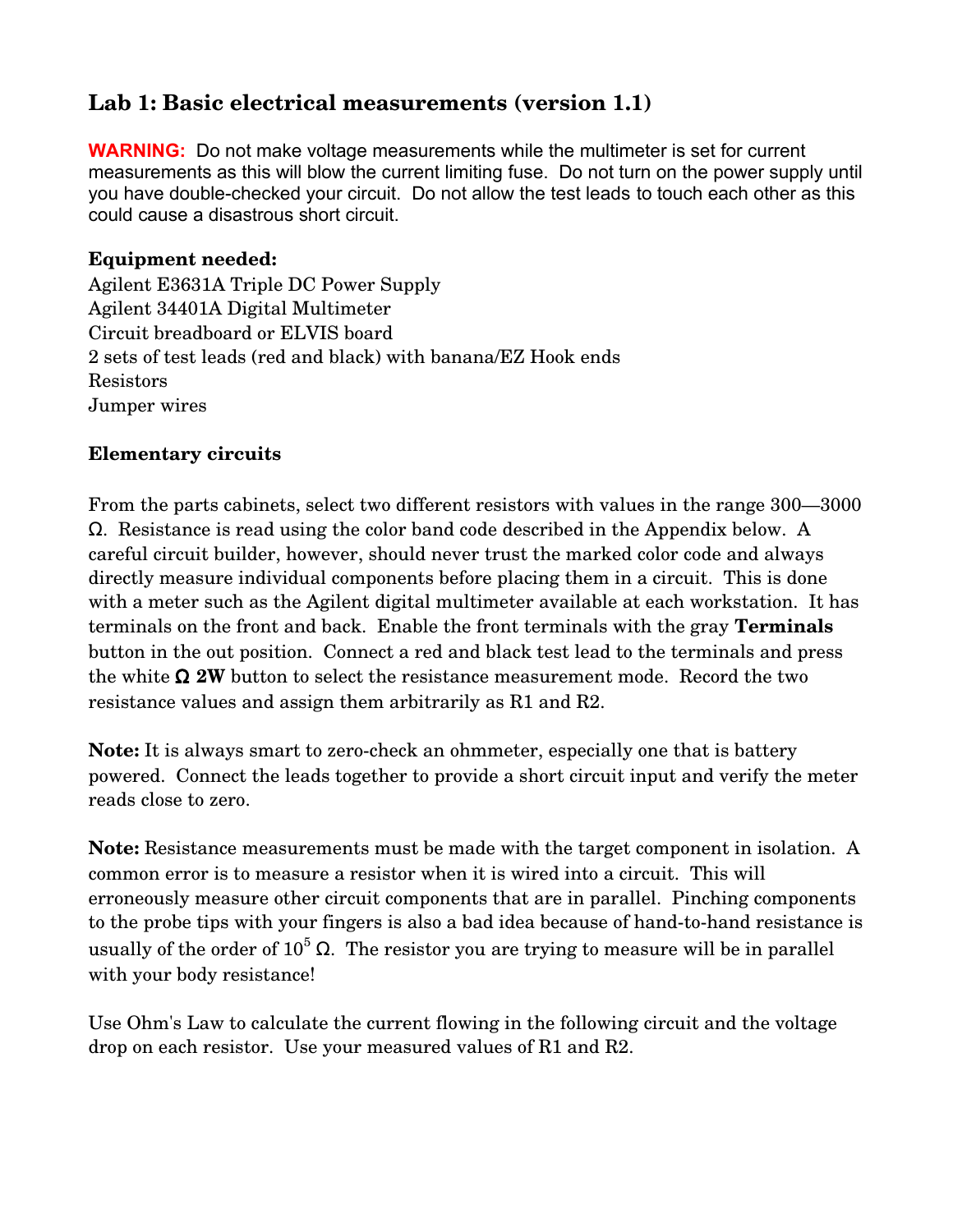

Circuit 1

The next step is to construct this circuit and verify the calculations. Do this using the breadboard on the ELVIS workstation. The breadboard offers tremendous flexibility for component layout, but the builder must understand which rows and columns are connected.

A photograph of an example four resistor circuit on a much smaller breadboard is below:



Observe that R2 and R4 share the same ground bus (row of holes) that is identified by the adjacent blue line. A second independent bus (row of holes) is just above it, designated by an adjacent red line. The red and blue buses are electrically isolated from each other. A second set of independent bus lines are visible at the top of the photo. In between the top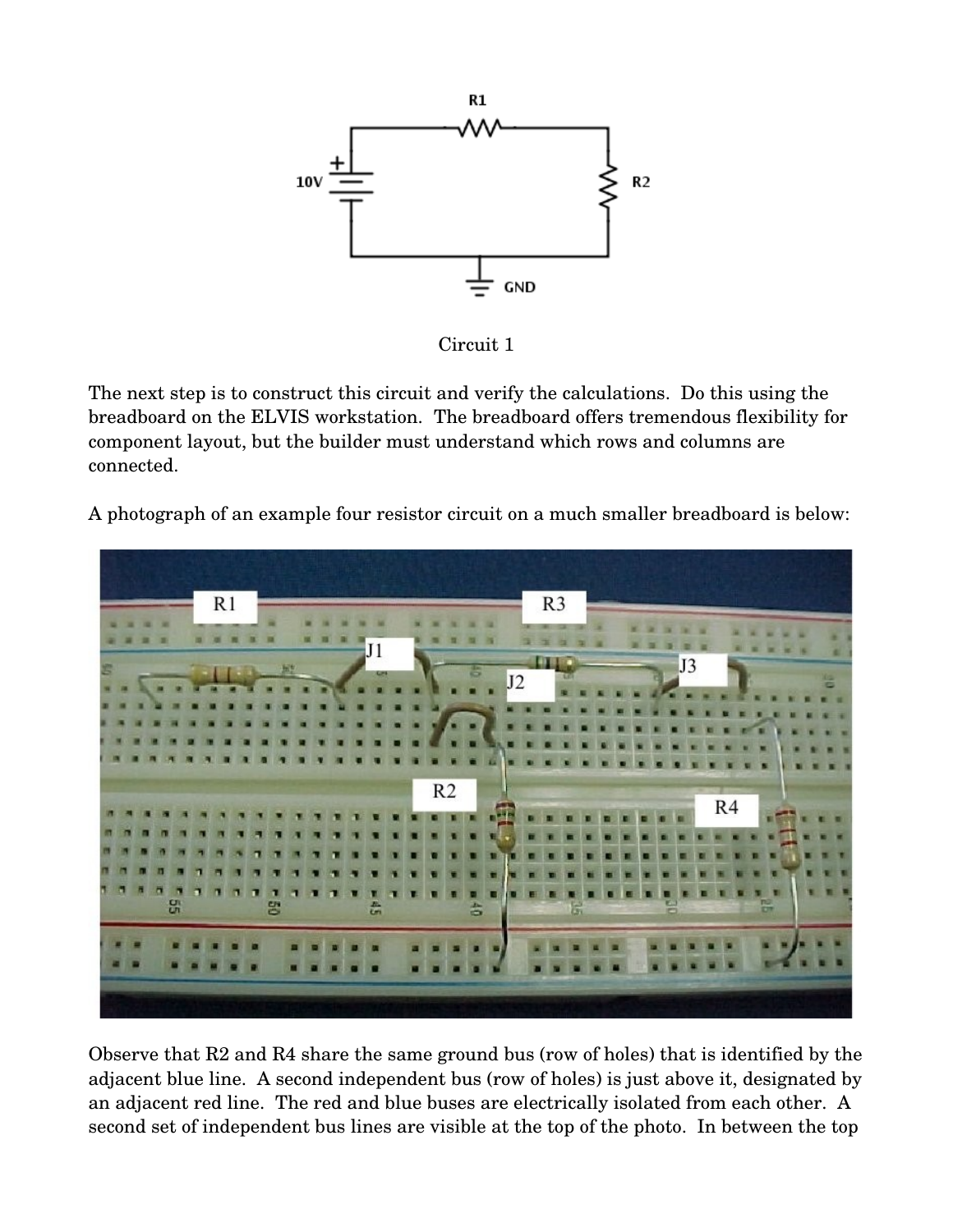and bottom bus lines are independent circuit nodes marked with column numbers (25, 30, 35, etc). The five holes that form a single column are all connected. Adjacent columns are not connected.

Jumper wires J1 and J2 and resistor R3 are connected to a common point, which is defined as a circuit node. If you study the photo carefully, you will see that the right terminal of R1, the top terminal of R2, and the left terminal of R3 are all at the same potential. The jumper wires are short circuits – essentially perfect connections between different points on the breadboard. The channel in the middle of the breadboard electrically isolates the columns on the top from the bottom; they are not connected.

**Note:** This lab does not require power on the ELVIS board. Leave it switched off.

The 10V DC voltage source is provided by the Agilent power supply. Before wiring it to the breadboard, set the voltage to 10V DC. Turn it on and set Output On/Off button to on. Select the +/− 25V supply and adjust the dial to read 10.00 V. Leave the main power button on, but disable the output.

The circuit must be in the form of a closed loop. Current flowing from the positive terminal requires a path back to the power supply negative terminal. In the circuit diagram, the negative terminal of the power supply is connected to GND (ground). Because potential (voltage) is a relative measurement, the ground point is usually designated as a convenient reference point. A typical circuit has many components connected to ground, so it is convenient to set GND on one of the long bus terminal as shown in the above photo.

Complete the assembly of Circuit 1. Use a red test lead to connect the 10V positive output to the unwired R1 terminal and the black test lead to connect the ground potential of the breadboard. One terminal of  $R2$  should be connected to ground. Double-check the circuit for possible shorts and enable the power supply output.

## **DC voltage measurements**

Select the DC Voltage measurement by pressing the appropriate button on the multimeter. Use the red/black test leads to measure the voltage drops across R1 and R2. Record these and compare to the calculated values. The polarity of the measurement is important, so you have to note which lead is connected where and the sign (+ or −) of the voltage readout. Reversing the leads will switch the sign on the measured value.

**Note:** Modern digital multimeters can display positive and negative voltage. Old-style analog meters cannot and will be damaged if the polarity gets reversed.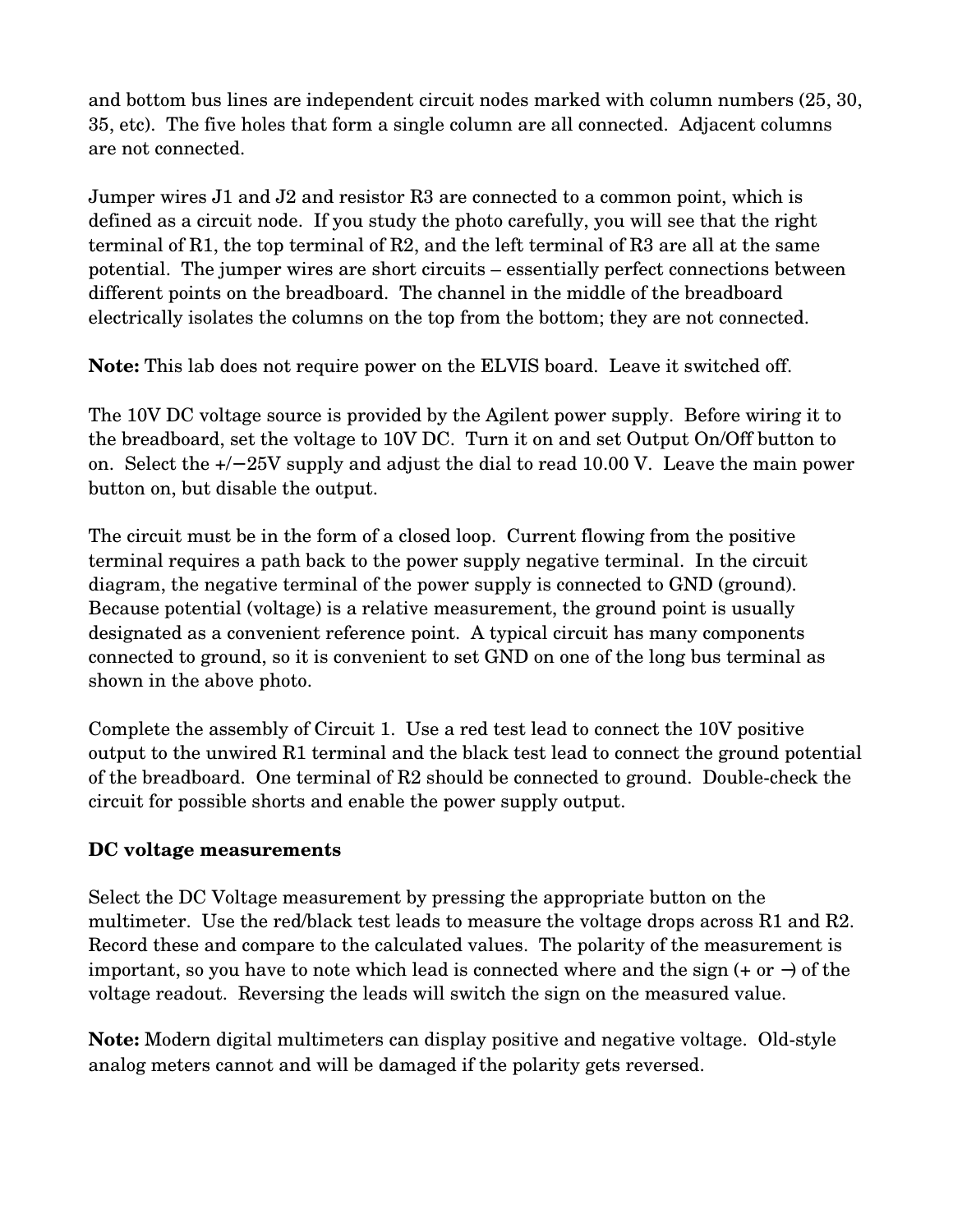#### **DC current measurements**

**WARNING:** Do not make voltage measurements while the multimeter is set for current measurements as this will blow the current limiting fuse.

The current flowing in the Circuit 1 can be directly read on the output of the power supply, but it is instructive to measure it with the digital multimeter. A current measurement is distinctly different from voltage measurement and uses a different input port. Move the red test lead from the  $V \Omega$  input and connect it to the current (**I**) input. Press the **SHIFT** button and select **DC I** to enable the ammeter function.

A voltage measurement is made by placing the test lead across a component, i.e. the meter is in *parallel*. Current, in contrast, is measured by inserting the meter *in series*. To do this, the loop is broken open at a convenient point and the meter is then inserted to complete the circuit. The multimeter presents negligible load on the circuit.

Open the connection between R1 and R2 by placing them in independent holes on the breadboard. Clip the red test lead to R1 and the black lead to R2. The meter is now part of the circuit and can read the current. Enable the power supply output, record the current, and compare it to the calculated value.

Select two more resistors R3 and R4 and measure their values. Repeat the analysis for the following circuit. Produce a table with the calculated values of voltage drop and current for all four resistors (8 values total). Following the same procedure as above, build the circuit and measure the current and voltage. The power supply display will only show the current in R1. Current in resistors R2—R4 must be measured with the multimeter. Compare the measurements with calculations.



Circuit 2